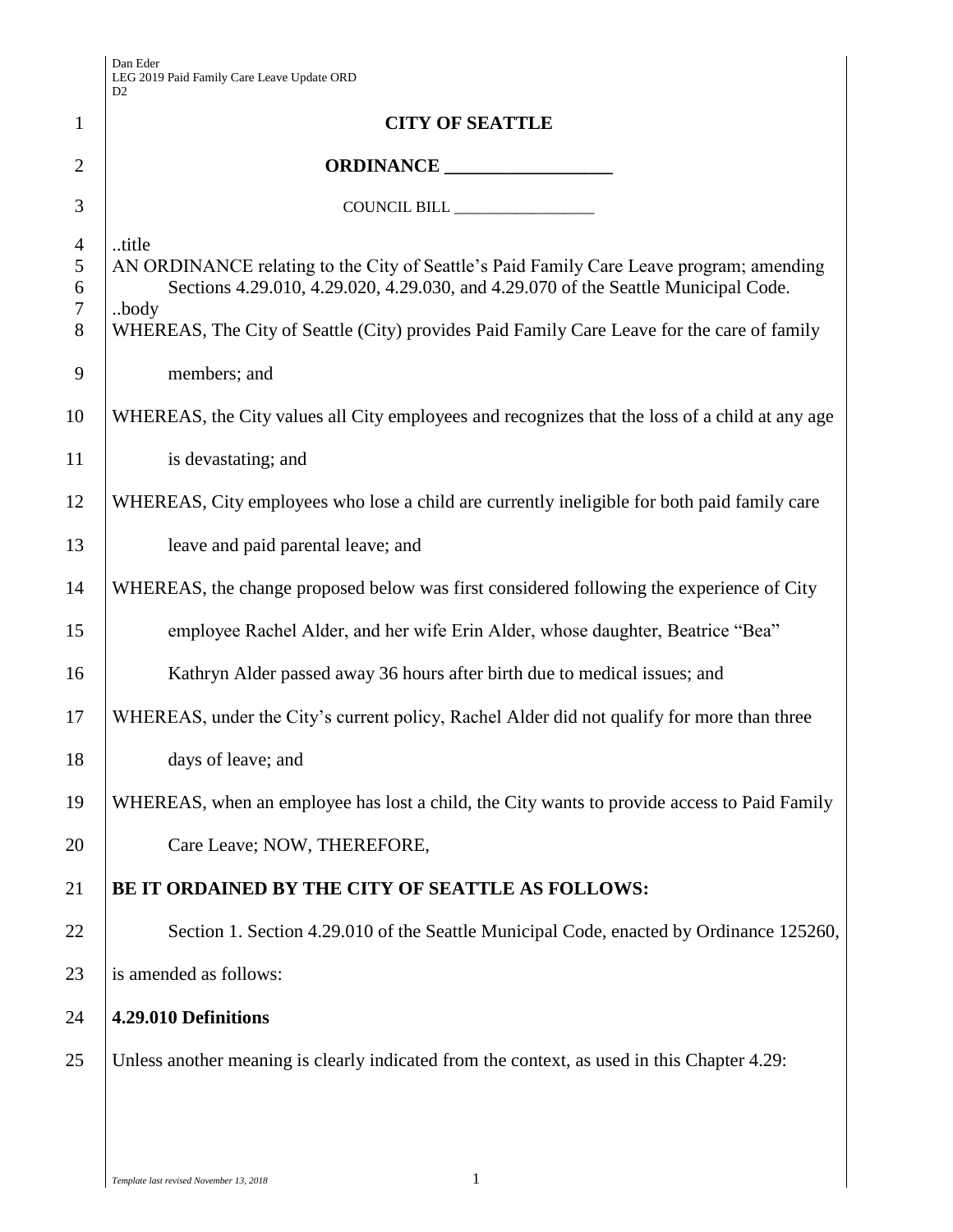|                | ້                                                                                            |  |  |  |  |
|----------------|----------------------------------------------------------------------------------------------|--|--|--|--|
| $\mathbf{1}$   | "Child" means a biological, adopted, or foster child, a step child, a legal ward, or a child |  |  |  |  |
| $\overline{2}$ | of a person standing in loco parentis, who is:                                               |  |  |  |  |
| 3              | 1. Under 18 years of age; or                                                                 |  |  |  |  |
| $\overline{4}$ | 2. 18 years of age or older and incapable of self-care because of a mental or                |  |  |  |  |
| 5              | physical disability.                                                                         |  |  |  |  |
| 6              | * * *                                                                                        |  |  |  |  |
| 7              | "Parent" means the parent of an employee or the parent of the employee's                     |  |  |  |  |
| $8\,$          | spouse/domestic partner, or an individual who stood in loco parentis to an employee or the   |  |  |  |  |
| 9              | employee's spouse/domestic partner when the employee or the employee's spouse/domestic       |  |  |  |  |
| 10             | partner was a ((son or a daughter)) child.                                                   |  |  |  |  |
| 11             | "Qualifying death" means either (a) the death of a child or (b) the death of a domestic      |  |  |  |  |
| 12             | partner or spouse either from childbirth or from complications related to childbirth.        |  |  |  |  |
| 13             | * * *                                                                                        |  |  |  |  |
| 14             | (("Son or daughter" means a biological, adopted, or foster child, a step child, a legal      |  |  |  |  |
| 15             | ward, or a child of a person standing in loco parentis, who is:                              |  |  |  |  |
| 16             | 1. Under 18 years of age; or                                                                 |  |  |  |  |
| 17             | 2. 18 years of age or older and incapable of self-care because of a mental or                |  |  |  |  |
| 18             | physical disability.))                                                                       |  |  |  |  |
| 19             | * * *                                                                                        |  |  |  |  |
| 20             | Section 2. Section 4.29.020 of the Seattle Municipal Code, enacted by Ordinance              |  |  |  |  |
| 21             | 125260, is amended as follows:                                                               |  |  |  |  |
| 22             | 4.29.020 Leave provisions                                                                    |  |  |  |  |
|                |                                                                                              |  |  |  |  |
|                |                                                                                              |  |  |  |  |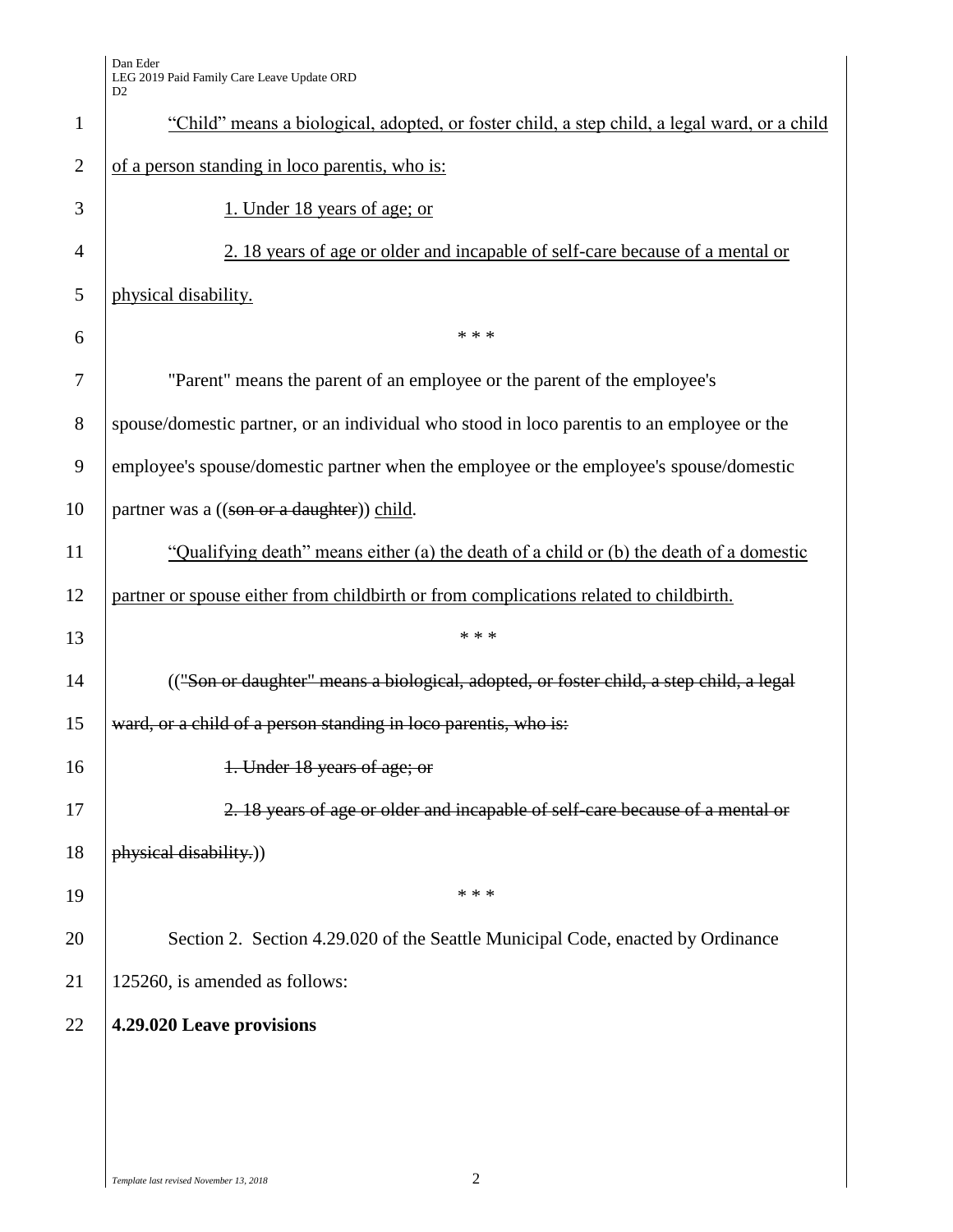## Dan Eder LEG 2019 Paid Family Care Leave Update ORD D2

| $\mathbf{1}$   | A. Eligible employees are entitled to up to four weeks of paid family care leave in a                                                     |  |  |  |
|----------------|-------------------------------------------------------------------------------------------------------------------------------------------|--|--|--|
| $\overline{2}$ | rolling 12-month period, in addition to any paid leave to which they may otherwise be entitled, to                                        |  |  |  |
| 3              | care for a spouse/domestic partner, or a ((son or daughter)) child, or parent of the employee or                                          |  |  |  |
| $\overline{4}$ | spouse/domestic partner, if such spouse/domestic partner, ((son, daughter)) child, or parent has a                                        |  |  |  |
| 5              | serious health condition, or for the employee in the event of a qualifying death. Paid family care                                        |  |  |  |
| 6              | <u>leave in the event of a qualifying death must be taken within 12 months of the qualifying death.</u>                                   |  |  |  |
| $\tau$         | Except in the event of a qualifying death, $paid((Paid))$ family care leave under this Chapter 4.29                                       |  |  |  |
| 8              | runs concurrently with the eligible employee's family medical leave entitlement under Chapter                                             |  |  |  |
| 9              | 4.26, such that an employee who has exhausted ((his or her)) the employee's family medical                                                |  |  |  |
| 10             | leave entitlement is not eligible to take paid family care leave. Except in the event of a qualifying                                     |  |  |  |
| 11             | death, to $((\pm \Theta))$ become eligible for paid family care leave, an employee must reduce ((his or                                   |  |  |  |
| 12             | her)) the employee's paid leave balances as proscribed by Section 4.29.050. Except in the event                                           |  |  |  |
| 13             | of a qualifying death, to become eligible for paid family care leave, an employee must                                                    |  |  |  |
| 14             | $((and))$ have the serious health condition certified by the health care provider of the $((\overline{\text{son}}, \overline{\text{S}}))$ |  |  |  |
| 15             | daughter)) child, spouse/domestic partner, or parent of the employee or spouse/domestic partner.                                          |  |  |  |
| 16             | In the event of a qualifying death, an employee must have the death certified.                                                            |  |  |  |
| 17             |                                                                                                                                           |  |  |  |
| 18             | Section 3. Section 4.29.030 of the Seattle Municipal Code, enacted by Ordinance 125260,                                                   |  |  |  |
| 19             | is amended as follows:                                                                                                                    |  |  |  |
| 20             | 4.29.030 Notice                                                                                                                           |  |  |  |
| 21             | A. In any case in which the necessity for paid family care leave is foreseeable based on                                                  |  |  |  |
| 22             | planned medical treatment, the employee shall:                                                                                            |  |  |  |
|                |                                                                                                                                           |  |  |  |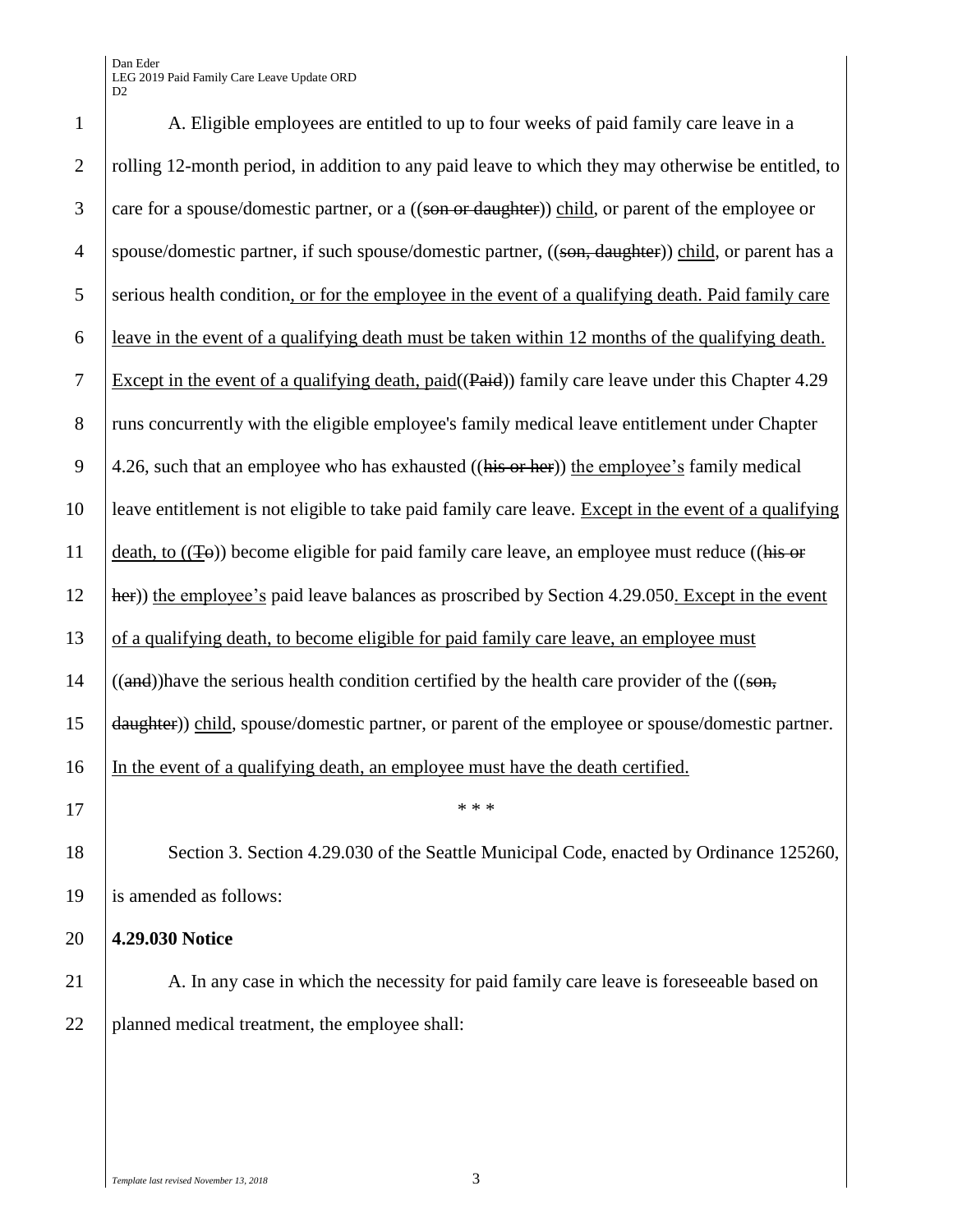| $\mathbf{1}$   | 1. Make a reasonable effort to schedule the treatment so as not to disrupt unduly                      |  |  |  |  |
|----------------|--------------------------------------------------------------------------------------------------------|--|--|--|--|
| $\overline{2}$ | the operations of the City, subject to the approval of the health care provider of the ((son,          |  |  |  |  |
| 3              | daughter,) child, spouse/domestic partner, or parent, as appropriate; and                              |  |  |  |  |
| 4              | 2. Provide the City with not less than 30 days' notice, before the date the leave is                   |  |  |  |  |
| 5              | to begin, of the employee's intention to take paid family care leave, except that if the date of the   |  |  |  |  |
| 6              | treatment requires leave to begin in less than 30 days, the employee shall provide such notice as      |  |  |  |  |
| $\tau$         | is practicable.                                                                                        |  |  |  |  |
| 8              | * * *                                                                                                  |  |  |  |  |
| 9              | Section 4. Section 4.29.070 of the Seattle Municipal Code, enacted by Ordinance 125260,                |  |  |  |  |
| 10             | is amended as follows:                                                                                 |  |  |  |  |
| 11             | 4.29.070 Medical certification requirement                                                             |  |  |  |  |
| 12             | Except in the event of a qualifying death, medical ((Medical)) certification is required for paid      |  |  |  |  |
| 13             | family care leave. The medical certification must be issued by the health care provider of the         |  |  |  |  |
| 14             | eligible ((son, daughter)) child, spouse/domestic partner, or parent, of the employee.                 |  |  |  |  |
| 15             | Certification should include:                                                                          |  |  |  |  |
| 16             | A. The date on which the serious health condition commenced;                                           |  |  |  |  |
| 17             | B. The probable duration of the condition;                                                             |  |  |  |  |
| 18             | C. The appropriate medical facts within the knowledge of the health care provider                      |  |  |  |  |
| 19             | regarding the condition; and                                                                           |  |  |  |  |
| 20             | D. A statement that the eligible employee is needed to care for the $((\text{son}, \text{ daughter}))$ |  |  |  |  |
| 21             | child, spouse/domestic partner, or parent.                                                             |  |  |  |  |
| 22             | Except in the event of a qualifying death, the $((The)$ ) City may require, at the expense of the      |  |  |  |  |
| 23             | City, that the eligible employee obtain the opinion of a second health care provider designated or     |  |  |  |  |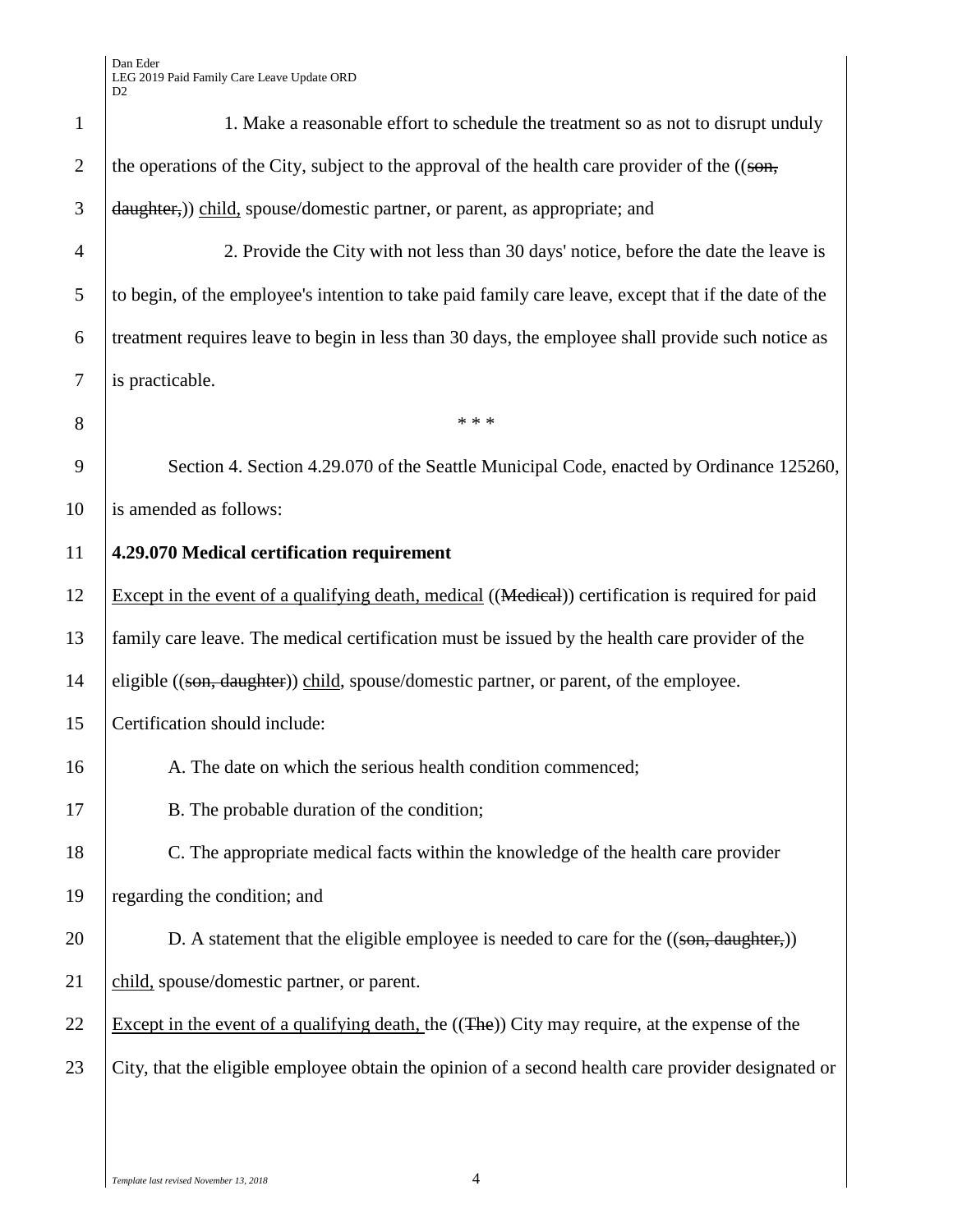Dan Eder LEG 2019 Paid Family Care Leave Update ORD D<sub>2</sub>

 approved by the City concerning any information certified as provided in this Section 4.29.070. 2 When the second opinion differs from the opinion in the original certification, the City may require, at the expense of the City, that the employee obtain the opinion of a third care provider designated or approved jointly by the City and the employee. The opinion of the third health care provider concerning the information certified as provided in this Section 4.29.070 shall be considered to be final and shall be binding on the City and the employee. The City may require that the eligible employee obtain subsequent recertification on a reasonable basis.